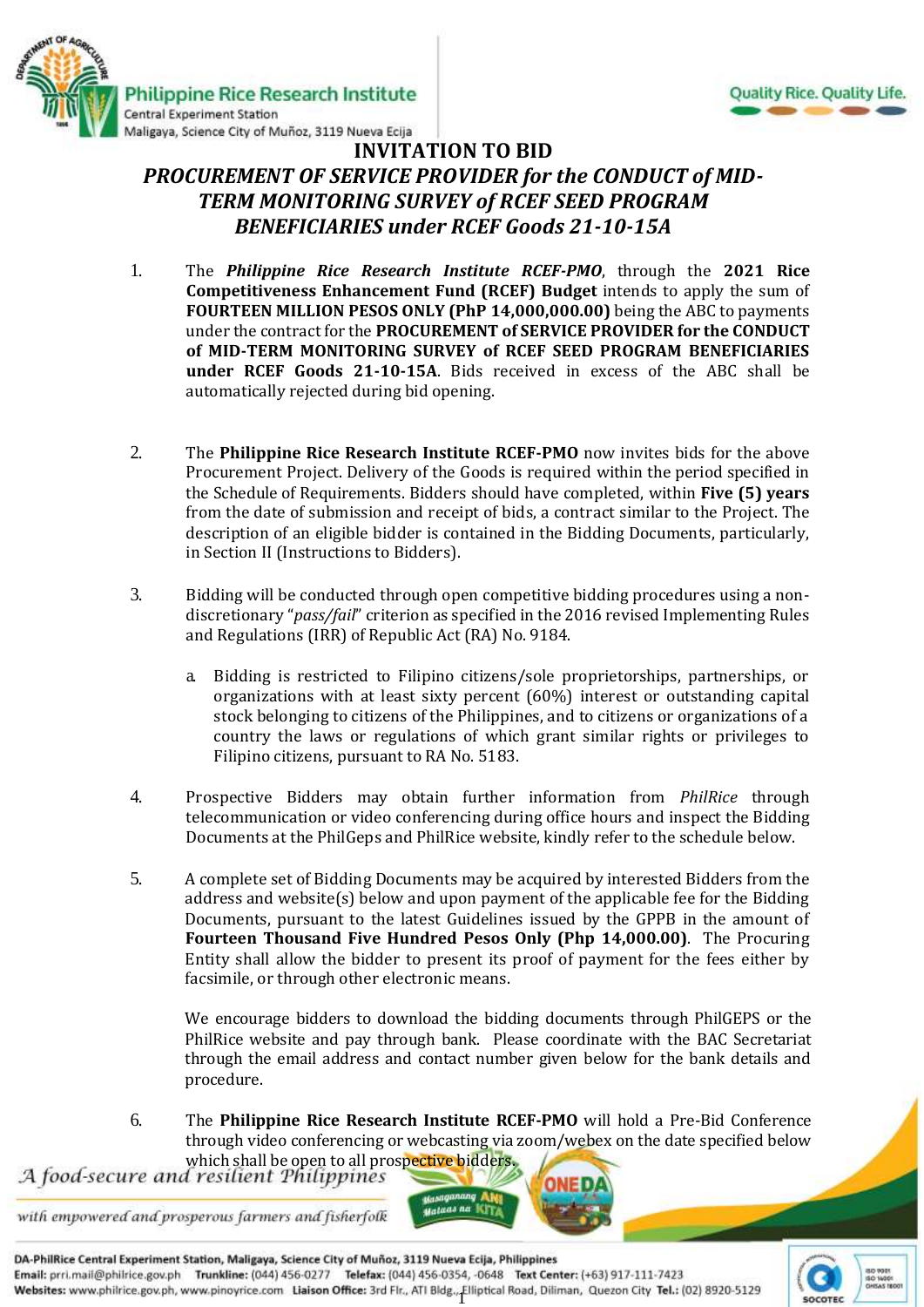

A Personal Meeting ID will be sent through SMS or email for each participant at least one day before the event. Prospective bidders **need to signify their intention to participate by sending formal letter thru personal or via email** to the address given below.

- 7. Bids must be duly received by the BAC Secretariat at the address below on or before the date and time of deadline (i) manual submission or through courier at the office address indicated below*.* Late bids shall not be accepted.
- 8. All Bids must be accompanied by a bid security in any of the acceptable forms and in the amount stated in **ITB** Clause 14.
- 9. Bid opening shall be on **November 17, 2021, 09:30AM** at the address given below via Zoom/Webex. The **Philippine Rice Research Institute RCEF-PMO** reserves the right to reject any and all bids, declare a failure of bidding, or not award the contract at any time prior to contract award in accordance with Sections 35.6 and 41 of the 2016 revised IRR of RA No. 9184, without thereby incurring any liability to the affected bidder or bidders.
- **10. DA-PhilRice does not condone any form of solicitation on any prospective winning and losing bidders by any of our staff/employees or any other party. Any sort of this kind shall be reported immediately to the office of the secretary of the National Bureau of Investigation (NBI) for entrapment and proper investigation.**

| <b>Activity</b>                                                                   | Date/Time                                                                   | <b>Remarks</b>                                                                                                                                                        |
|-----------------------------------------------------------------------------------|-----------------------------------------------------------------------------|-----------------------------------------------------------------------------------------------------------------------------------------------------------------------|
| of<br>Acceptance<br>queries<br>through<br>telephone or video<br>call with the BAC | $27 -$<br>October<br>November 04, 2021<br>(Except Holidays and<br>Weekends) | Queries on the bidding documents only.                                                                                                                                |
| Secretariat                                                                       | 8:00AM<br>12:00<br>to<br>noon                                               | Queries on the technical specifications should<br>be in formal writing sent through email or fax,<br>addressed to the BAC Chairperson through<br>the BAC Secretariat. |
| Availability<br>of<br>Bidding documents<br>and acceptance of<br>Payment           | October<br>$27 -$<br>November 16, 2021                                      | Downloadable through PhilGEPS, PhilRice<br>Website and can be requested through email.<br>Please call the BAC Secretariat for the<br>procedures on online payment     |
| Pre-Bid Conference                                                                | November 04, 2021<br>09:30AM                                                | Interested bidders shall signify intention<br>to bid through email. A Personal Meeting<br>will be sent through email to<br>ID<br>confirmed participants.              |
| Deadline for the<br>submission of bids                                            | On or before<br>November 17, 2021<br>8:00AM                                 | Through personal delivery or through<br>courier at the BAC Secretariat Office.                                                                                        |
| <b>Bid Opening</b>                                                                | November 17, 2021<br>Meeting<br>Proper:<br>09:30 AM                         | A Personal Meeting ID will be sent to<br>participants<br>who<br>submitted<br>bid<br>proposals on time.                                                                |

11. Please refer to the following schedule of activities:

# A food-secure and resilient Philippines



with empowered and prosperous farmers and fisherfolk

DA-PhilRice Central Experiment Station, Maligaya, Science City of Muñoz, 3119 Nueva Ecija, Philippines Email: prri.mail@philrice.gov.ph Trunkline: (044) 456-0277 Telefax: (044) 456-0354, -0648 Text Center: (+63) 917-111-7423 Websites: www.philrice.gov.ph, www.pinoyrice.com Liaison Office: 3rd Flr., ATI Bldg., Elliptical Road, Diliman, Quezon City Tel.: (02) 8920-5129